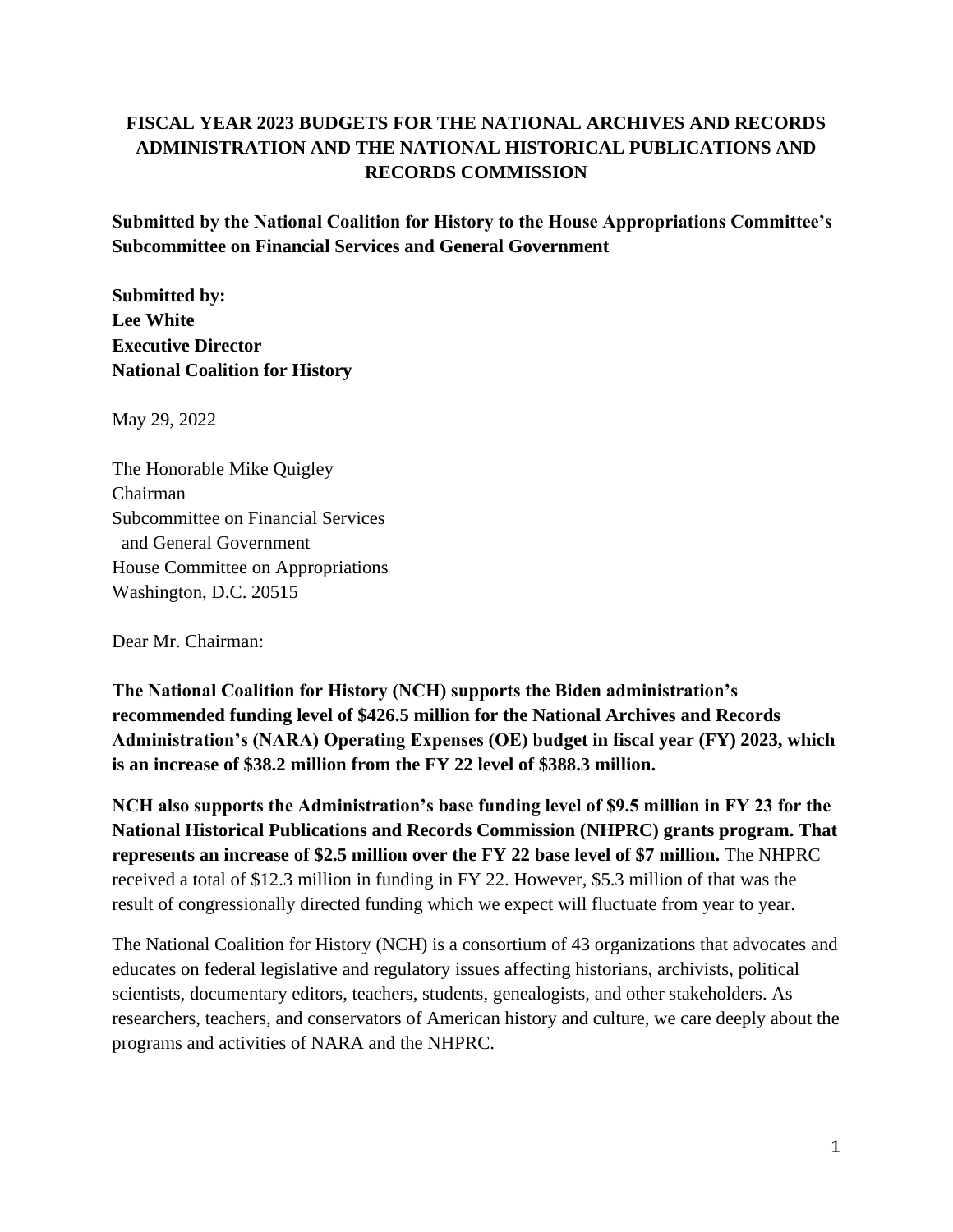NARA has reached an inflection point. Recently, David S. Ferriero retired after twelve years as Archivist of the United States (AOTUS). We want to recognize and thank him for his leadership, dedication, and integrity during what have been challenging times for NARA.

The new Archivist will face tremendous challenges in both the short and long term. For far too long, NARA has been neglected and underfunded. NARA has made progress but continues to struggle with the transition from paper to electronic records. As the quantity of material increases exponentially, NARA will have difficulty keeping up with federal records generated each year, let alone tackling the massive backlog of older, historically important paper records that should be digitized. Perhaps most importantly, the quality and quantity of services provided to our citizens will further deteriorate if not addressed in this budget cycle. There are indications that NARA may be unable to manage these important responsibilities, a trend that has only been exacerbated by the pandemic, the ensuing shutdown and delayed restoration of on-site services. This limitation owes less to management issues than to inadequate funding.

NARA's operating expenses (OE) budget has remained stagnant for more than a decade at a time when the transition to use of electronic records by federal agencies is well underway. Investment in human capital, including professional archivists, is vital for providing an elevated level of service to the public. For too long Congress and the administrations of both parties have, unfortunately, viewed NARA as a mere housekeeping agency, rather than as a vital agency that ensures transparency, efficiency, and historical documentation for the nation.

NARA's FY 22 operating expenses budget is \$388 million, which is only \$3 million more than the FY 18 level of \$385 million. NARA requires a level of appropriations commensurate with its vastly expanded responsibilities. This chart provides a summary of the NARA OE and NHPRC budgets over the past decade.

|              | FY 12 FY 13 |        | FY 14 FY 15 FY 16 FY 17 |       |               |       | <b>FY18</b>         | <b>FY 19</b> | <b>FY 20</b> | $\mathsf{FY}21$ | <b>FY 22</b> |
|--------------|-------------|--------|-------------------------|-------|---------------|-------|---------------------|--------------|--------------|-----------------|--------------|
| <b>NARA</b>  | \$373       | \$353  | \$370                   | \$365 | \$372         | \$381 | $\frac{1}{2}$ \$385 | \$373        | 5359         | \$377           | \$388        |
| <b>NHPRC</b> | \$5         | \$4.75 | \$4.5                   | \$5   | $\frac{1}{5}$ | \$5   | \$6                 | \$6          | \$6.5        | \$6.5           | \$12.3       |

**NARA and NHPRC Appropriations, FY 2012 to Present** (in millions of dollars)

[In inflation-adjusted dollars, NARA's OE budget has declined for more than a decade.](https://historycoalition.org/wp-content/uploads/2022/05/NARA-Operating-Expenses-Inflation-Adjusted-Dollars-FY-07-22.pdf) No federal agency can absorb such significant reduction in funding without concomitant decreases in public services. Even before the pandemic, NARA had to reduce hours at its research rooms.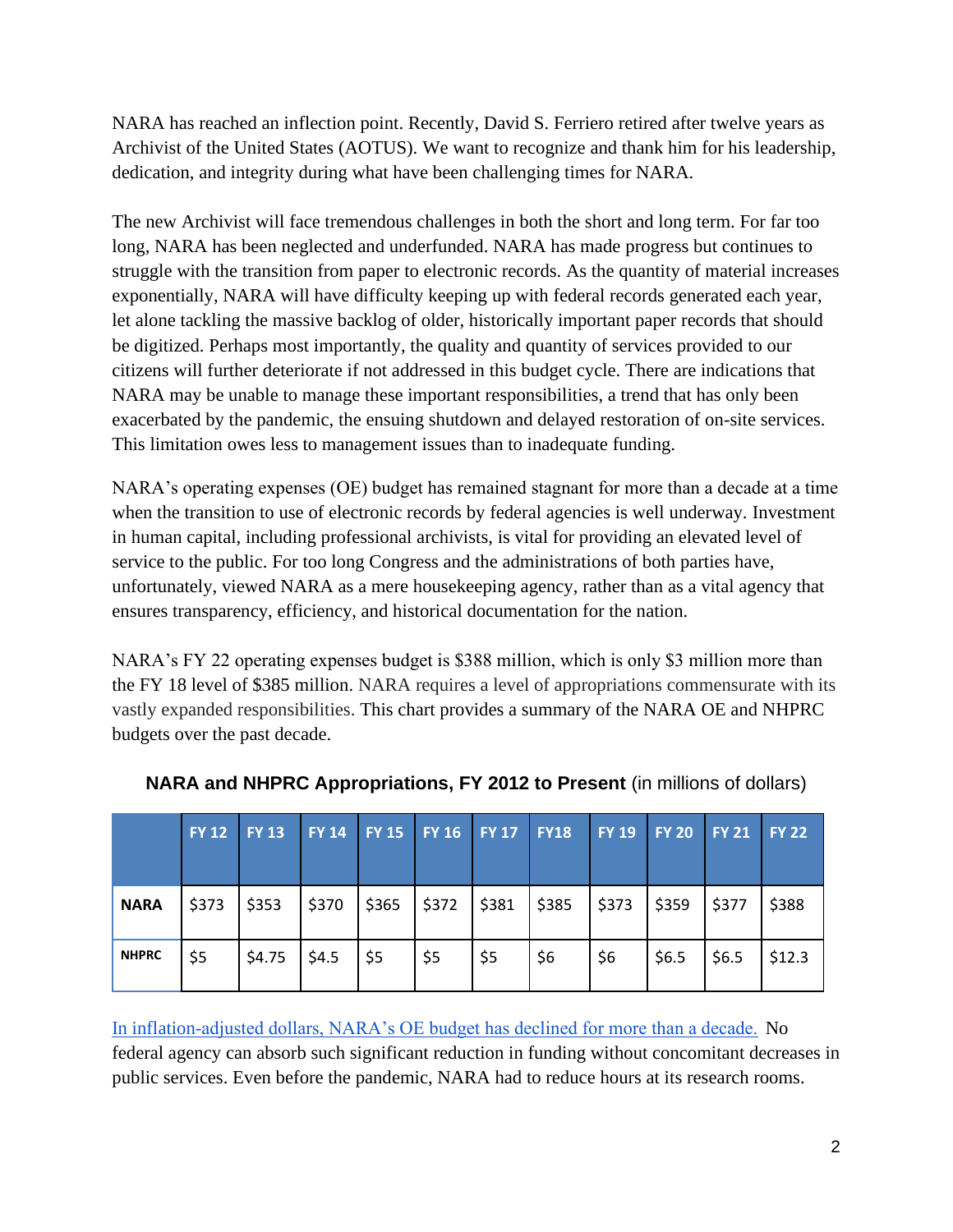We fully understand, and agree, that NARA must prioritize the safety of its staff, researchers, and visitors and we realize they are doing the best they can under unusual and trying circumstances. [Currently, customers must make appointments in advance to visit NARA's](https://www.archives.gov/research/news/faqs-research-room-reopenings)  [research rooms and the wait](https://www.archives.gov/research/news/faqs-research-room-reopenings) [time varies from location to location.](https://www.archives.gov/research/news/faqs-research-room-reopenings) In a vast number of cases, researchers working on a project cannot complete their work in a single visit, thus increasing the time required to conduct research.

Researchers may be coming from some distance to use the records at, for example, a presidential library, and being unable to conduct research on consecutive days is not merely an inconvenience. It may make it impossible to do the research at all. To its credit, NARA has tried to enhance the customer experience by allowing the researcher to request the records to be pulled in advance. However, the current system simply cannot be allowed to continue indefinitely.

We appreciate the additional funds you provided to address the backlog of over 500,000 requests for veteran's records at the National Personnel Records Center (NPRC). However, these are not the only category of NARA's holdings that are experiencing delays. There are tremendous backlogs in responding to Freedom of Information Act (FOIA) requests. In addition, [NARA is](https://nsarchive.gwu.edu/foia-audit/foia/2022-03-11/us-national-archives-nara-budget-30-year-flatline)  [also facing backlogs in the declassification of records hampering the ability of historians and](https://nsarchive.gwu.edu/foia-audit/foia/2022-03-11/us-national-archives-nara-budget-30-year-flatline)  [others to perform research.](https://nsarchive.gwu.edu/foia-audit/foia/2022-03-11/us-national-archives-nara-budget-30-year-flatline) Delays in the processing of records and responses to records requests at presidential libraries have also increased.

In recent years Congress and the executive branch have placed additional responsibilities on the agency without providing the funding necessary to assume these functions. These include transitioning from the preservation and storage of paper records to the preservation and storage of electronic records. NARA also faces the continued addition of presidential libraries. Each new presidential library created and placed under NARA's care adds additional costs for staff, maintenance, and records management.

The federal government's transition to electronic records, including email, has exponentially increased the number of records that NARA must process and catalog. In 2019, NARA and the Office of Management and Budget (OMB) announced that the agency will no longer accept paper records from federal agencies as of December 31, 2022. We are concerned that with diminished resources and the impact the pandemic had on its ability to perform even its most basic functions, NARA will not be prepared to continue this transition without serious disruptions. We doubt that this deadline can be met without additional resources, both human and technological.

Despite the additional appropriations you provided for this purpose in the FY 22 budget, NARA lacks the funding needed to meet the imperative for digitization and accessibility. This need was made even more obvious during the pandemic which showed the public's expectation that the